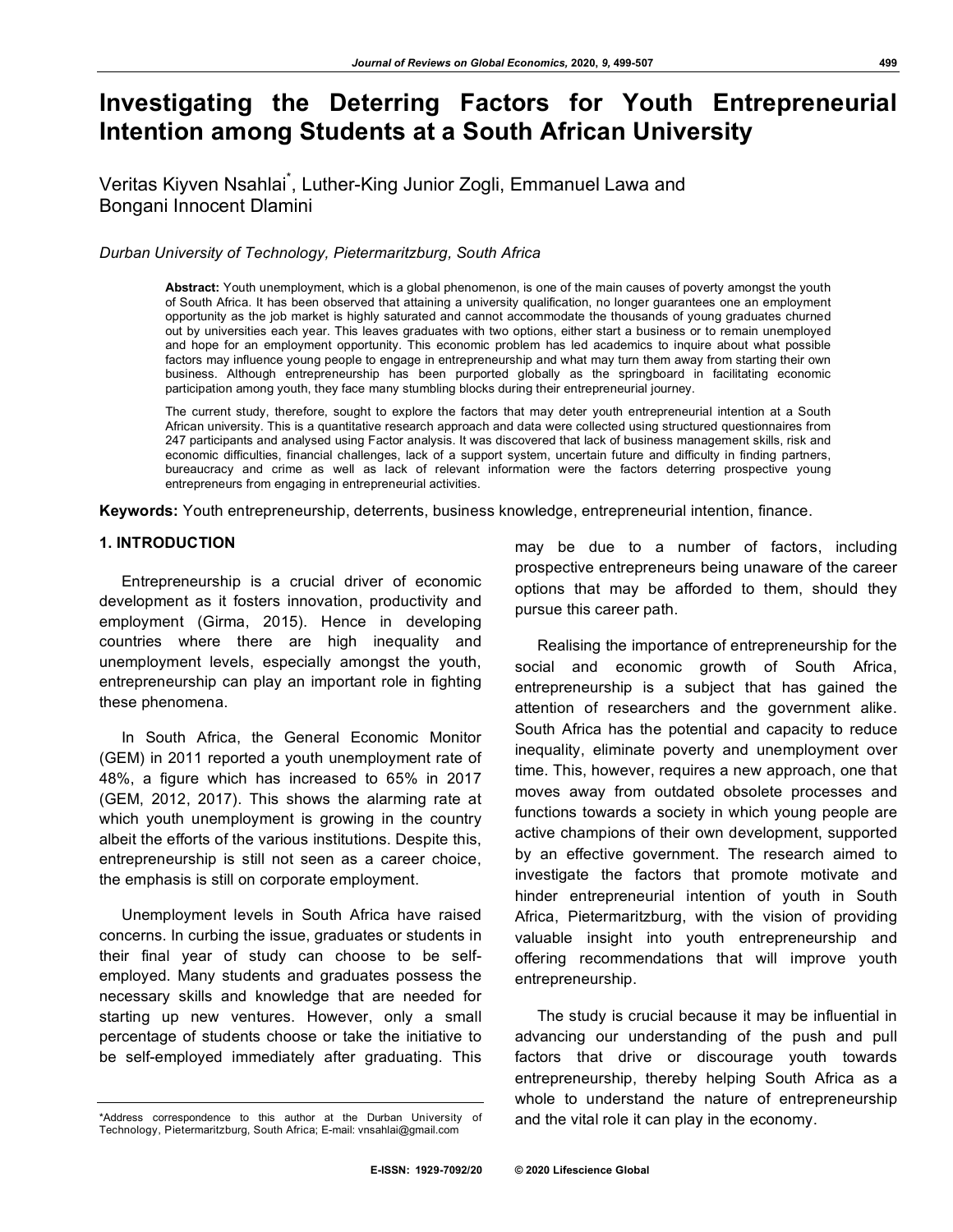#### **2. ISSUES OF YOUTH UNEMPLOYMENT AND YOUTH ENTREPRENEURSHIP IN SOUTH AFRICA**

According to Herrington, Kew and Mwanga (2017), frustration in the job market leads to young people to become disheartened and ultimately exit the labour force altogether. This may permanently impair their future productive capacity (Mlatsheni and Rospabe, 2002). Economically, the youth are considered human capital, and the underutilisation of their skills and talents will negatively impact future growth and development of the country. Sadly, the Youth Business International (YBI) study indicated that at least 20% of approximately 300 million unemployed young people between the ages of 16 to 30 years have the aptitude to become entrepreneurs, however, less than 5% become one (Schoof, 2006).

Poverty alleviation and unemployment thus remain the key concern. Research shows that countries with a high index of entrepreneurial activities have a greater fall in unemployment levels (Liñán, Rodriguez-Cohard and Rueda-Cantuche, 2011). Thus the research aimed to contribute to the initiatives that hope to tackle the issue of unemployment among young people. In so doing it focused on the role of tertiary institutions in the process

South Africa's population is largely young, as persons between the ages of 15 to 35 years old making up about 36% of the total population. Although a high youth population, the South African 2014 labour force survey found out that about 35% of young people between the ages of 15 and 35 are unemployed, which is more than double (16 %) that of adults aged between 35 and 64. Furthermore, the labour absorption rate for adults is 58%, whereas that of young people is 31% (StatSA, 2015). These figures put into perspective how difficult it is to find gainful employment as a young person in South Africa. To help ameliorate this problem, the South African government came up with the National Youth Policy (NYP 2020) to be implemented over the period of 2015–2020.

The main goal of this policy is to create opportunities for young South Africans to enable them to reach their potential through increased employment opportunities. It can, however, be said that the full effects of this policy are yet to be felt as youth unemployment is still on the rise in the country. Although the South African government has acknowledged the small business sector as a key driver and contributor to economic growth at both

provincial and national levels (Musengi-Ajulu, 2010), concerted efforts to promote youth-owned enterprises are minimal.

On the other hand, the critical importance of youth entrepreneurship to an economy cannot be overstated. Schoof (2006) purports that it improves the livelihoods of young people and can further benefit people in the community, thereby improving economic independence in developing countries. This is corroborated by Salami's (2011) study in Nigeria which concluded that as unemployment made crime an attractive option for university graduates, entrepreneurial opportunities have the power to prevent the youth from resorting to crime to make a living.

Therefore, there is a need to promote youth entrepreneurship, given its growing importance, not only regionally but globally. The development of an adequate youth entrepreneurship program could help in increasing the number of young people involved in entrepreneurship, necessitating the current study.

### **3. FACTORS THAT DISCOURAGE YOUTH ENTREPRENEURIAL INTENTION**

From the studies of Arzeni (2004), Schoof, (2006), Assaad and Roudi-Fahimi (2007), Atieno (2009), Fatoki (2010), Herrington, Kew and Kew (2009), Young Upstarts, 2011), Radipere (2013), Chidiebere, Iloanya and Udunze (2014), Gwija, Chuks, and Iwu, (2014) Lose, and Tengeh, (2015) and Sitoula, (2015), the researchers compiled 27 entrepreneurial constraints to be used in the study:

Q 1. Lack of savings

- Q 2. Difficulty in obtaining bank finance
- Q 3. Lack of assets for collateral
- Q 4. Lack of business skills (financial, marketing)

Q 5. Lack of information about how to start a business

Q 6. Lack of business experience

Q 7. Lack of information about any government agency that can assist in funding a business

- Q 8. Cannot write a business plan
- Q 9. Fear of crime
- Q 10. Need to pay school loans
- Q 11. The cost of business registration
- Q 12. Management and entrepreneurial knowledge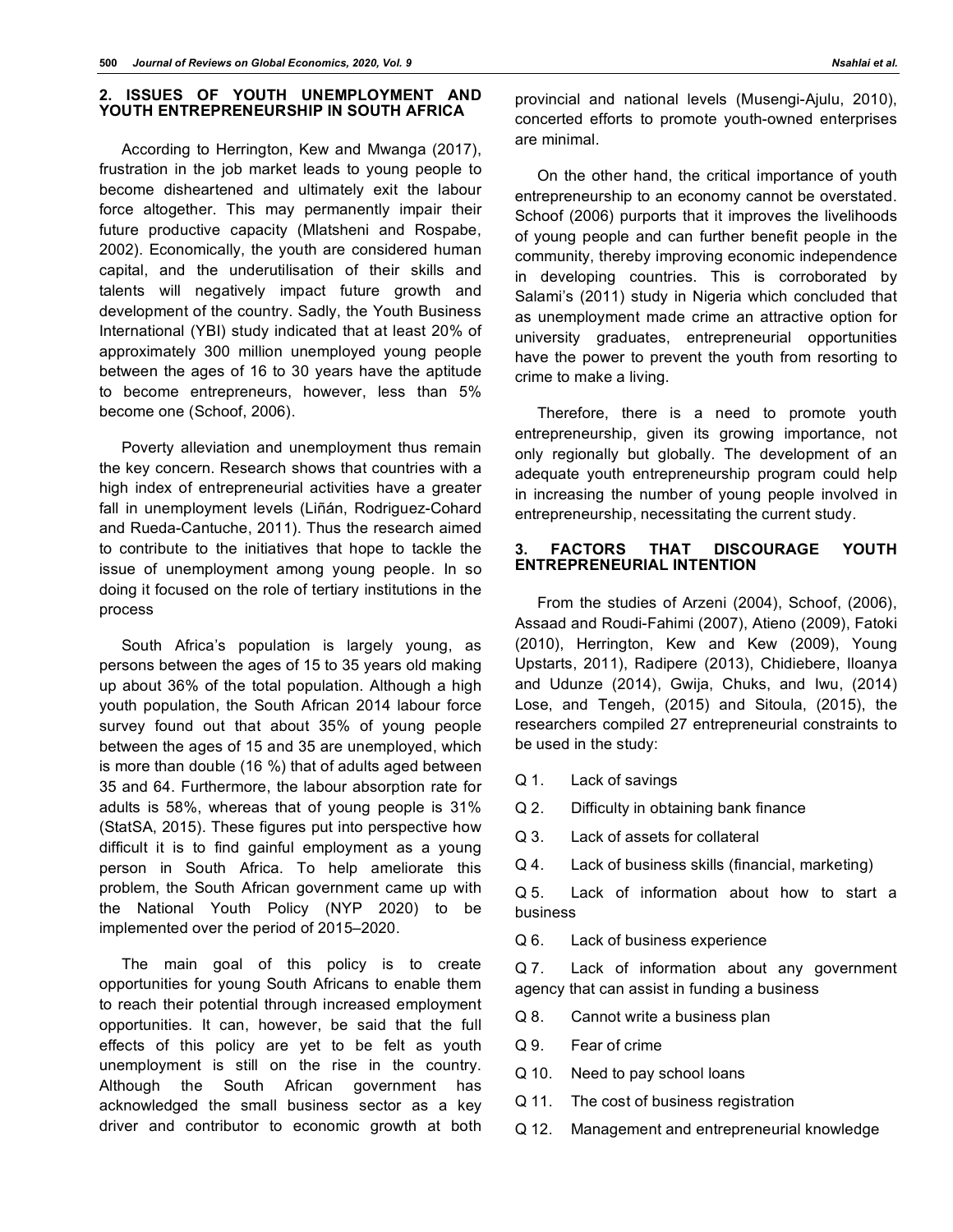- Q 13. Lack of business idea
- Q 14. Lack of funding information
- Q 15. Lack of official contacts
- Q 16. Lack of support from family and friends
- Q 17. No one to turn to for help

Q 18. Nobody in my family has ever gone into business

- Q 19. No opportunity in the market
- Q 20. Weak economic environment
- Q 21. Not the right timing
- Q 22. Involves too much work and effort
- Q 23. Risk associated with starting a business
- Q 24. The uncertainty about the future
- Q 25. Difficulty in finding the right partners
- Q 26. I am too young
- Q 27. Convincing others about my business idea

These questions were posed to the respondents to ascertain which of them, are the major deterrents of entrepreneurial intentions.

#### **4. METHODOLOGY**

This is an exploratory study using quantitative research methods. Using simple random sampling a total of 247 students were interviewed based on a structured questionnaire. The University of KwaZulu Natal's Pietermaritzburg campus was used for the study. The minimum requirement to be considered in the research project was being a student in their final year of study, specifically (3rd year, 4th year, Postgrad Diploma, Honours, Masters and PhD student). These group of students are regarded as a potential source of would-be entrepreneurs according to Fatoki (2010), as they are in their final year and are looking for a source of employment.

Out of the 280 questionnaires distributed, only 247 were returned signifying an 88% response rate. The data collected was then coded and analysed using SPSS. Factor analysis was employed to ascertain the factors that deter youth entrepreneurial intentions amongst students. Factor analysis is a tool that helps identify the underlying elements that might explain the dimensions associated with large data variability. The objective is to observe patterns of relationships that are called correlations among a set of variables, thereby identifying "factors" that will help explain relationships

among interrelated variables (Di Franco and Marradi, 2013). The extraction method used was principal axis factoring with Varimax rotation method.

The 27 variables that were loaded into Factor analysis were obtained from a literature survey as discussed in the preceding section of this paper.

#### **4.1. Sample Particulars**

As seen in Table **1**, majority of the respondents were between the age of  $20 - 25$ , making up 71%, followed by (19%) the 26 -30 age group and the 31- 35 age group (10%) respectively.

#### **Table 1: Age Profile of Respondents**

| <b>AGE</b> | <b>Number</b> | Percentage |
|------------|---------------|------------|
| $20 - 25$  | 176           | 71         |
| $26 - 30$  | 47            | 19         |
| $31 - 35$  | 24            | 10         |
| Total      | 247           | 100        |

In terms of gender, the majority of participants were female representing 53% and the rest were male  $(47%)$ .

**Table 2: Gender Profile of Respondents**

| <b>GENDER</b> | <b>Number</b> | Percentage |  |  |
|---------------|---------------|------------|--|--|
| Male          | 116           | 47         |  |  |
| Female        | 131           | 53         |  |  |
| Total         | 247           | 100        |  |  |

As shown in Table **3** below, 118 of the respondents (47%) were in their 3rd year (final year of undergraduate level), 21 respondents (9%) pursuing a

**Table 3: Participants' Year of Study**

| Item                         | <b>Number</b> | Percentage |  |
|------------------------------|---------------|------------|--|
| Year of study                |               |            |  |
| 3rd final year undergraduate | 118           | 47         |  |
| Post grad diploma            | 21            | 9          |  |
| Honours                      | 70            | 28         |  |
| <b>Masters</b>               | 29            | 12         |  |
| <b>PHD</b>                   | 9             | 4          |  |
| Total                        | 247           | 100        |  |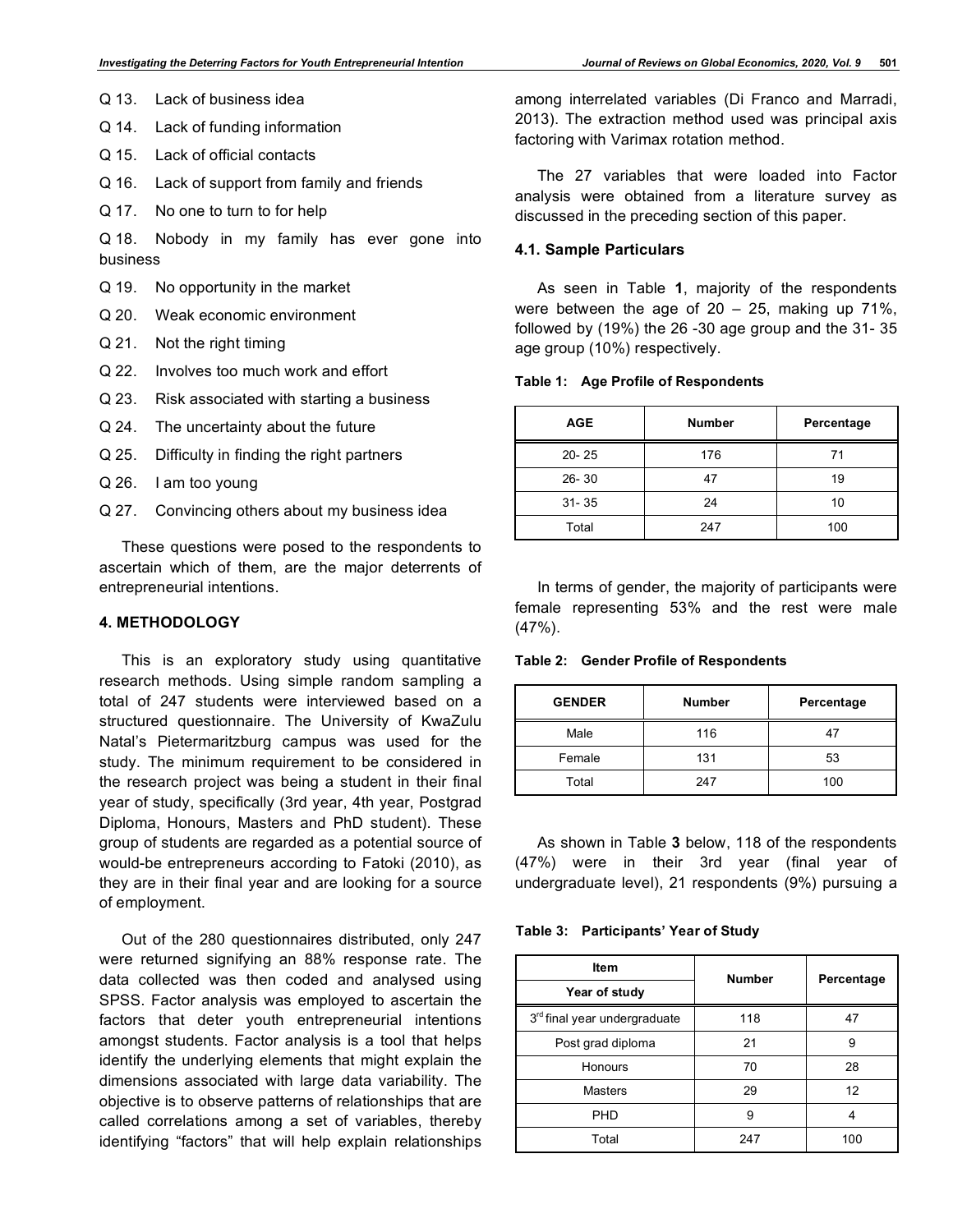post-graduate diploma, 70 respondents (28%) were doing their honours, while 29 (12%) were masters students. Only a small percentage (4%) were PhD students.

#### **5. ANALYSIS AND RESULTS**

Keiser- Meyer- Olkin measure of sampling adequacy and Bartlett's test of Sphericity for factor analysis are shown in Table **4**.

- o Kaiser-Meyer-Olkin-KMO = 0.847, which indicates that the sample is meritorious hence the researchers were able to advance with Factor analysis.
- o Bartlett's test of Sphericity The p- values (Sig.) of .000 < 0.05, therefore the Factor Analysis is considered a suitable technique for extended analysis of the data.

#### **Table 4: KMO and Bartlett's Test**

| Kaiser-Meyer-Olkin Measure of Sampling<br>Adequacy. | .847               |          |
|-----------------------------------------------------|--------------------|----------|
| Bartlett's Test of<br>Sphericity                    | Approx. Chi-Square | 1784.986 |
|                                                     | Df                 | 351      |
|                                                     | Siq.               | -000     |

The tests shown in Table **4** above are required before Factor analysis can be conducted and as shown in the table, the results indicated that the data was suitable for the analysis.

After the 27 variables were loaded, seven factors were extracted. These seven factors describe the forces that discourage youth entrepreneurial intention amongst the participants considered. The first factor explains most (31.4%) of the variance and hence has the highest loading making it the most important factor. The subsequent factors (factor 2-7) explain the leftover variance. Collectively, the seven extracted factors explain 66.8% of the total variance in the data. After applying Principal Axis Factoring extraction method and varimax rotation with Kaiser Normalisation, the resulting factors are presented in Table **5**.

Findings from the Factor analysis results as illustrated in Table **5**, are named as follows:

- ο FACTOR 1: Lack of business management skills
- ο FACTOR 2: Risk and economic difficulties
- ο FACTOR 3: Financial challenges
- ο FACTOR 4: Lack of a support system
- ο FACTOR 5: Uncertain future and difficulty in finding partners
- ο FACTOR 6: Bureaucracy and crime
- ο FACTOR 7: Lack of relevant information

The above factors are discussed in detail below:

#### **Factor one: Lack of business management skills**

**Comprising of the following questions:** Lack of information about how to start a business, lack of business skills, lack of business experience, inability to write a business plan, lack of management and entrepreneurial knowledge, lack of information about government agency's that can assist with funding and lack of business idea. Factor one has the most significant impact on youth entrepreneurship as it explains 31.44% of the variance and includes sevenitem loadings that range from 0.835 to 0.392. As it was noted earlier that majority (71%) of the respondents were between the ages of  $20 - 25$ , it can be deduced that they have not gained enough industry experience and thus explains why they agreed to lack of business experience being a deterrent. Similarly, Sitoula's (2015) study in Kathmandu, the capital of Nepal showcases that 63% of respondents (youth) perceive lack of business management experience as a major obstacle. Furthermore, youth entrepreneurs in the Western Cape province of South Africa, admit that they lack training or skills that would prepare them for the realities of the business environment (Gwija *et al.*, 2014).

Schoof (2006) stresses that the available training facilities are not adequate, due to the fact they are usually tailored to suit more mature audiences and do not cater for young business start-ups.

Alarmingly in South Africa, Herrington, Kew and Kew (2009) found out that one of the reasons young entrepreneurs had poor business and managerial skills was, as a result of inadequate training. Furthermore, a lack of quality training programs also has an effect on individuals in the formal sector because it reduced management capacity in new firms in South Africa. According to Fatoki (2010), this may be one of the reasons that there is a high failure rate of new businesses and low levels of entrepreneurial establishments. Likewise, it is believed the cause of the skills crisis lies in the education system.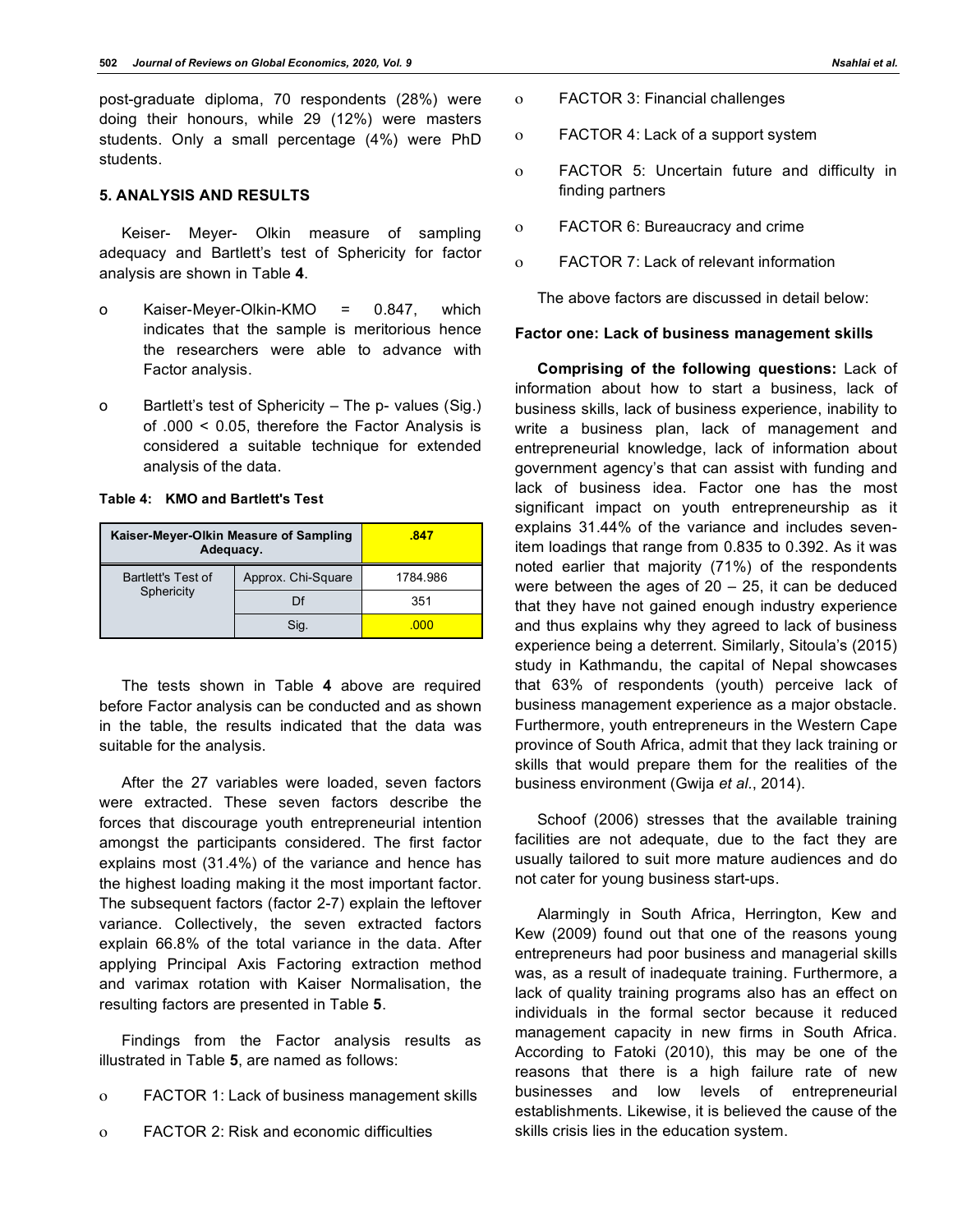| Table 5: | <b>Rotated Factor Matrix</b> |  |
|----------|------------------------------|--|
|----------|------------------------------|--|

|                 | Factor       |                |              |                         |          |          |                |
|-----------------|--------------|----------------|--------------|-------------------------|----------|----------|----------------|
|                 | $\mathbf{1}$ | $\overline{2}$ | $\mathbf{3}$ | $\overline{\mathbf{4}}$ | 5        | 6        | $\overline{7}$ |
| Q <sub>5</sub>  | .835         | .106           | .089         | .107                    | .080     | .161     | .110           |
| Q <sub>4</sub>  | .729         | .095           | .241         | .181                    | .226     | .073     | $-0.39$        |
| Q <sub>6</sub>  | .698         | .144           | .059         | .077                    | $-001$   | .039     | .104           |
| Q8              | .634         | .146           | .171         | .088                    | .179     | .197     | .112           |
| Q 12            | .622         | .289           | .142         | .211                    | .133     | .274     | $-.008$        |
| Q <sub>7</sub>  | .527         | $-020$         | .183         | .015                    | .142     | .219     | .259           |
| Q 13            | .392         | .241           | $-120$       | .230                    | $-0.006$ | .037     | .308           |
| Q 23            | .331         | .725           | $-077$       | .143                    | .253     | .129     | $-072$         |
| Q 21            | $-0.046$     | .680           | .037         | .040                    | .121     | .018     | .081           |
| Q 22            | .137         | .600           | $-0.020$     | .125                    | .136     | .106     | .047           |
| Q 19            | .194         | .480           | .218         | .277                    | $-009$   | .225     | .241           |
| Q <sub>20</sub> | .142         | .444           | .125         | .105                    | .027     | .223     | .316           |
| Q <sub>2</sub>  | .182         | .023           | .791         | .028                    | .007     | .136     | .031           |
| Q <sub>3</sub>  | .139         | .051           | .761         | .136                    | .039     | .112     | .094           |
| Q <sub>1</sub>  | .094         | .014           | .709         | .047                    | .072     | $-0.003$ | $-110$         |
| Q 17            | .142         | .123           | .067         | .761                    | .081     | .145     | $-077$         |
| Q 16            | .053         | .157           | .056         | .733                    | .179     | .125     | .181           |
| Q 15            | .266         | $-0.016$       | .267         | 415                     | .193     | .208     | .206           |
| Q 18            | .275         | .200           | .072         | .363                    | $-053$   | $-0.043$ | .124           |
| Q 25            | .116         | .159           | .078         | .140                    | .788     | .138     | .061           |
| Q 24            | .187         | .453           | .089         | .044                    | .558     | .115     | $-053$         |
| Q 27            | .249         | .281           | $-035$       | .211                    | .455     | .002     | .310           |
| Q 11            | .221         | .215           | .170         | .196                    | .026     | .728     | .060           |
| Q 10            | .292         | .181           | .061         | .149                    | .252     | .618     | .146           |
| Q <sub>9</sub>  | .289         | .345           | .154         | .029                    | .322     | .371     | .018           |
| Q 26            | .158         | .383           | $-143$       | .068                    | .064     | .050     | .511           |
| Q 14            | .411         | $-112$         | .256         | .262                    | .147     | .287     | .508           |

Extraction Method: Principal Axis Factoring. Rotation Method: Varimax with Kaiser Normalization.

#### **Factor two: Risk and economic difficulties**

**Comprising of the following questions:** Risk associated with starting a business, not the right timing, involves too much work and effort, lack of opportunity in the market and weak economic environment.

This factor explains 9.55% of the variance and contains five-item loadings, ranging from 0.725 to 0.444. As found out by Kew *et al*. (2013) risk, in the form of uncertainties about the business surviving is another major variable with the potential of preventing young people from starting a business. It is a wellknown fact that being an entrepreneur involves having the ability to take calculated risks and manage the

downside, in order to reduce the harm that may result in business failure (Dees, 2017).

In addition to the above, South Africa's economy was rated as "junk" status for 2018 and 2019 by Moody's, Standard & Poor's and Fitch Global Ratings, which shows that difficult economic conditions are also a major hindrance to youth entrepreneurship.

#### **Factor 3: Financial challenges**

**Comprising of the following questions:** Difficulty in obtaining bank finance, lack of assets for collateral and lack of savings.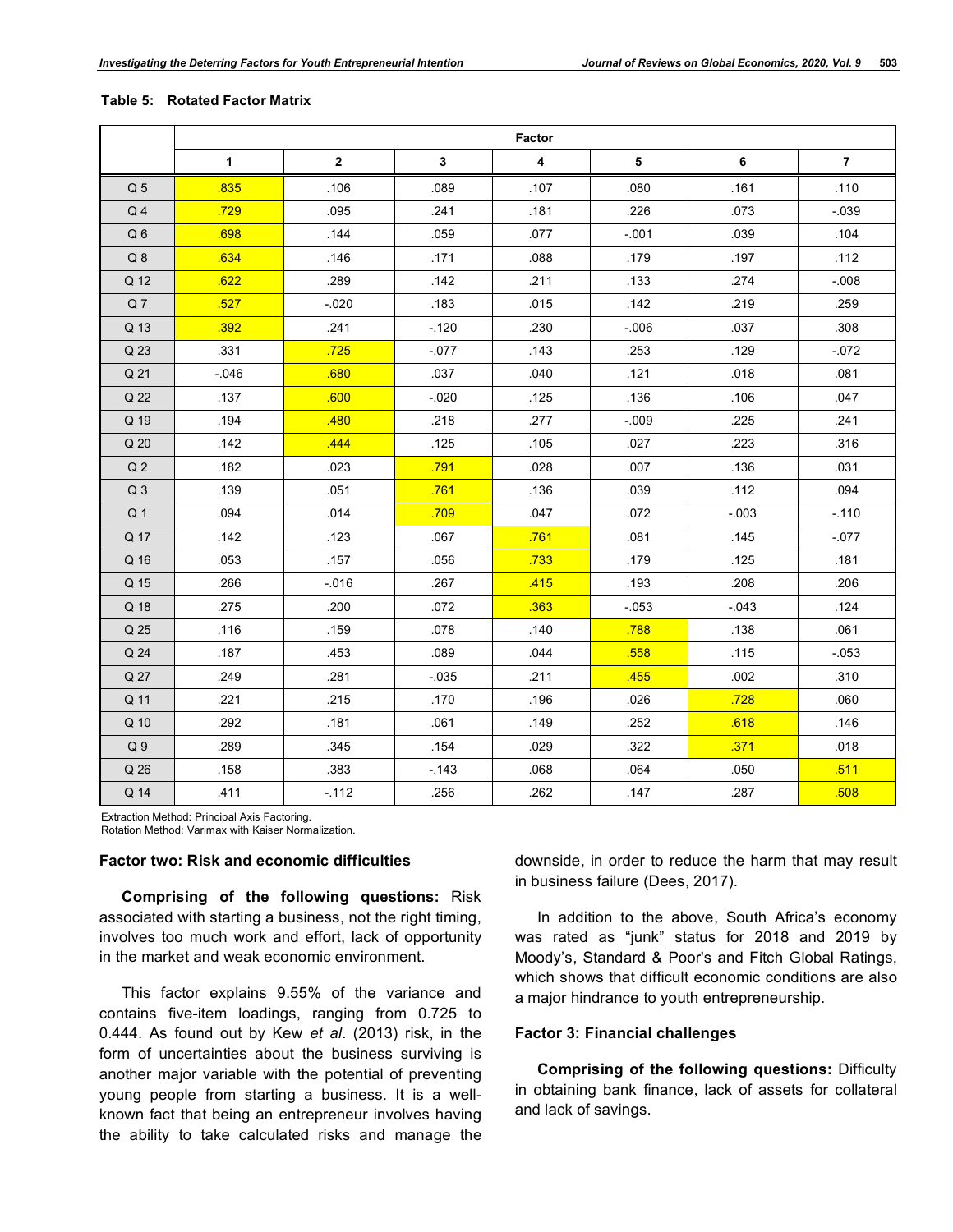The third factor accounted for 6.77% of the variance explained and contained three-item loadings ranging from 0.791 to 0.709. This factor was categorised as "Financial challenges" because it composes of variables that attest to young peoples "difficulty in obtaining bank financing, lack of assets for collateral and lack of savings". All three variables address young people's concern with financing when it comes to venture creation. In most studies, lack of finance is always addressed as the primary obstacle, specifically Young Upstarts, (2011), attest that business funding is the number one factor that hindrance entrepreneurship. Schoof (2006), also elaborates by that lack of adequate start-up funding is one of the most talked-about subjects in literature and is identified as the most prominent impediment to young people seeking to create their own business. This is concerning because most businesses often need significant start-up capital to become mature and sustainable (Green, 2013).

Gwija, *et al*'s. (2014) study, conducted in the Western Cape, South Africa, found out that majority of participants (71%) indicated that access to funding was non-existent and subsequently, a major challenge. Access to expansion capital was also identified as a large concern of young entrepreneurs. This is in line with Pretorius and Shaw (2004:226), Herrington, Kew and Kew (2009:47), Young Upstarts (2011:30) and Atieno (2009:1) findings that show that access to startup capital and funding is one major stumbling block to entering into a new business.

#### **Factor 4: Lack of a support system**

**Comprising of the following questions:** No one to turn to for help, lack of support from family and friends, lack of the official contacts and nobody in my family has ever gone into business.

The fourth major constraining factor identified is "Lack of support system". This factor explains 5.88% of the variance and contains four item loadings that range from 0.761 to 0.363.

Shmailan, (2016) made an interesting discovery that parents and family who show an interest in entrepreneurship is an inspiration for a child to follow in their footsteps. Lack of such an example and support can cause young people to ultimately give up in their dreams or ambition to pursue entrepreneurship and replace it with a more secure mundane career choice in the formal sector. Many young people face this challenge and at times have to persuade their support networks that entrepreneurship is just as valued as a traditional career, like medicine or law (Kew, Herrington, Litovsky and Gale, 2013). The general perception is to go the traditional route of getting an academic qualification, in order to attain a formal job in the marketplace, this may be due to cultural attitudes and social backgrounds of young people.

Thus, societal perceptions of entrepreneurship have a huge impact on why young people may not want to start a business. Kew *et al*. (2013) position are that societal perception of entrepreneurship as a career option is influential because positive views lift entrepreneurship to a higher status, assist in making entrepreneurship more attractive, increases visibility as well as media coverage.

## **Factor 5: Uncertain future and difficulty in finding partners**

**Comprising of the following questions:** Difficulty in finding the right partners, uncertainty about the future, convincing others about business idea.

"Uncertain future and difficulty in finding partners" is the fifth factor that contains three-item loadings ranging from 0.788 to 0.455. The fifth factor after rotation accounts for 4.9% of the total variance explained. Aspects such as "difficulty in finding the right partners, uncertainty about the future and convincing others about business ideas" were identified as prominent variables

Entrepreneurship has the ability to empower young people to build a successful future. However, fear is a powerful obstacle in business and could, in fact, hold back an individual for accomplishing their goals. Fear can act as an obstacle to success because fear could result in an individual lacking the inclination to take the plunge and start a business. The fear of failure, embarrassment or making a fool of themselves are forces that prevent the exploration of ideas and opportunities. However, the only way to be prosperous as an entrepreneur according to Robinson (2008), is for entrepreneurs is to improve knowledge on the individual's tolerance of fear. Regardless, starting a business needs a lot of fortitude, drive, ambition and persistence in order to succeed (Fatoki, 2010).

#### **Factor 6: Bureaucracy and crime**

**Comprising of the following questions:** The cost of business registration, need to pay school loans and fear of crime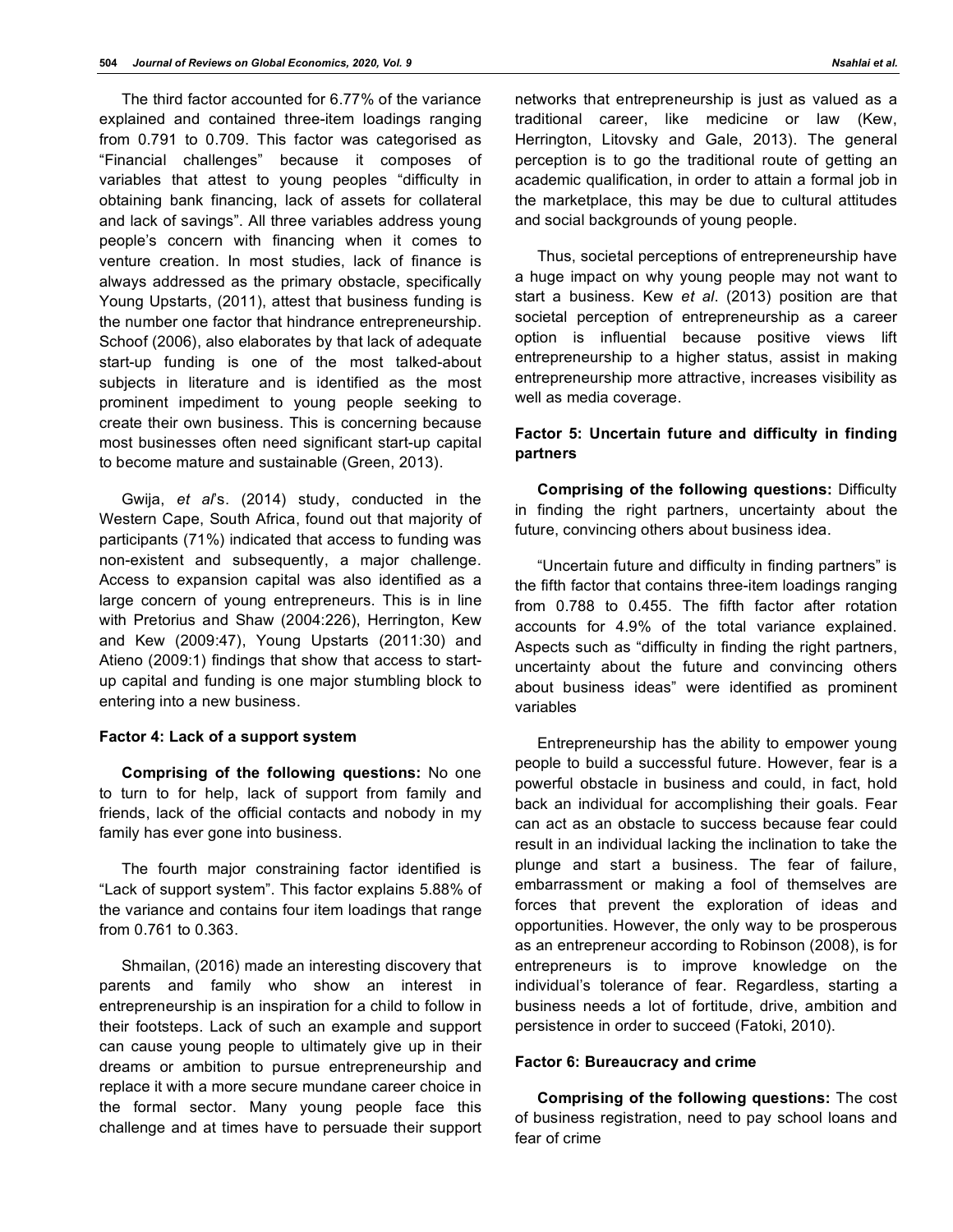Factor six consists of three-item loadings that range from 0.728 to 0.371. This factor is referred to as "Bureaucracy and crime" and explains 4.34% of the variance.

'Fear of crime' is a barrier to youth entrepreneurial intention. Fatoki (2010) regards crime as a major challenge hindering graduate entrepreneurship. The result of crime can cause fear, distress, and add financial costs and implications. Fatoki (2010) states that the outcome of crime in South Africa hinders the development of new businesses and markets. This evidence is supported by Arzeni (2004), who also draws a negative correlation between crime and business formation.

Schoof's (2006) findings also indicate that bureaucratic and regulatory burdens are also critical barriers in developing countries. Schoof (2006), underlines that modern entrepreneurs face numerous red tape and administrative burdens that include things such as business registration, tax administration, obtaining investments, obtaining business licenses, dealing with patents and copyright laws, obtaining building permits, customs clearance, utility hook-ups, to mention a few. All these issues are not only time consuming but also costly.

#### **Factor 7: Lack of relevant information**

**Comprising of the following questions:** I am too young to start a business and lack of funding information.

The last factor has two item loadings ranging from 0.511 to 0.508 and explained 3.9% of the variance. In terms of 'lack of relevant funding information', Schoof (2006) points out that young people are usually at a disadvantage, due to the fact they are usually unaware of all the available types of information that is readily available to them. Information, in the form of different types of financing, funding or even special support programmes.

It is surprising that "lack of information about government agency's that can assist with funding" is an identified variable that loaded on to factor 1 "lack of business management skill" but the variable "lack of funding information" loaded onto factor 7 "lack of relevant information.' Nonetheless, both variables are as important because it points out that young people are unsure as to where to gather relevant information regarding their businesses.

Fatoki (2010) further explains that most entrepreneurs are unaware of various government programmes. Lack of information on the available programs, funding is at time snot the only problem, but also entrepreneurs attest that there is lack of information on the procedures and how to go about apply for the programs. It is thus important for the government and private organisations that have available platforms to disseminate the information accordingly.

# **6. CONCLUSION AND RECOMMENDATIONS**

Since the democratic transition in 1994, South Africa has undergone a huge transformation, however economic growth and unemployment have been staggering docile. In order to contribute to the promotion of youth entrepreneurship in the country, this paper aimed at understanding the deterrents of youth entrepreneurial intention in the University of KwaZulu Natal.

After carefully analysing and discussing the results, some recommendations are provided.

First and most importantly, tertiary institutions should assist in helping students develop the necessary skills required to start and grow a business venture. In certain institutions, there is too much focus on theories with no practical demonstration. Institutions could benefit by partnering up with government/private organisations to actively help students interested in establishing their business. If these tools and services are made available in tertiary institutions, it would bring about an enormous impact. Skill development is central because young people will be less vulnerable to the economy with no practical skills. Skills development workshops should be hosted in which young people can learn viable skills that will equip and prepare them if they wish to start their own businesses. The curriculum in some tertiary institutions should be improved and lecturers trained in teaching and nurturing entrepreneurial skills. All tertiary institutions should include curriculum programs that are suited to mentor and promote aspiring entrepreneurs, in addition, the inclusion of mentors and business incubators within the academic environment would help in this endeavour.

Public and private organisations should be more welcoming to students seeking experiential learning in order for them to get exposure and experience that cannot be formed in the classroom. By providing these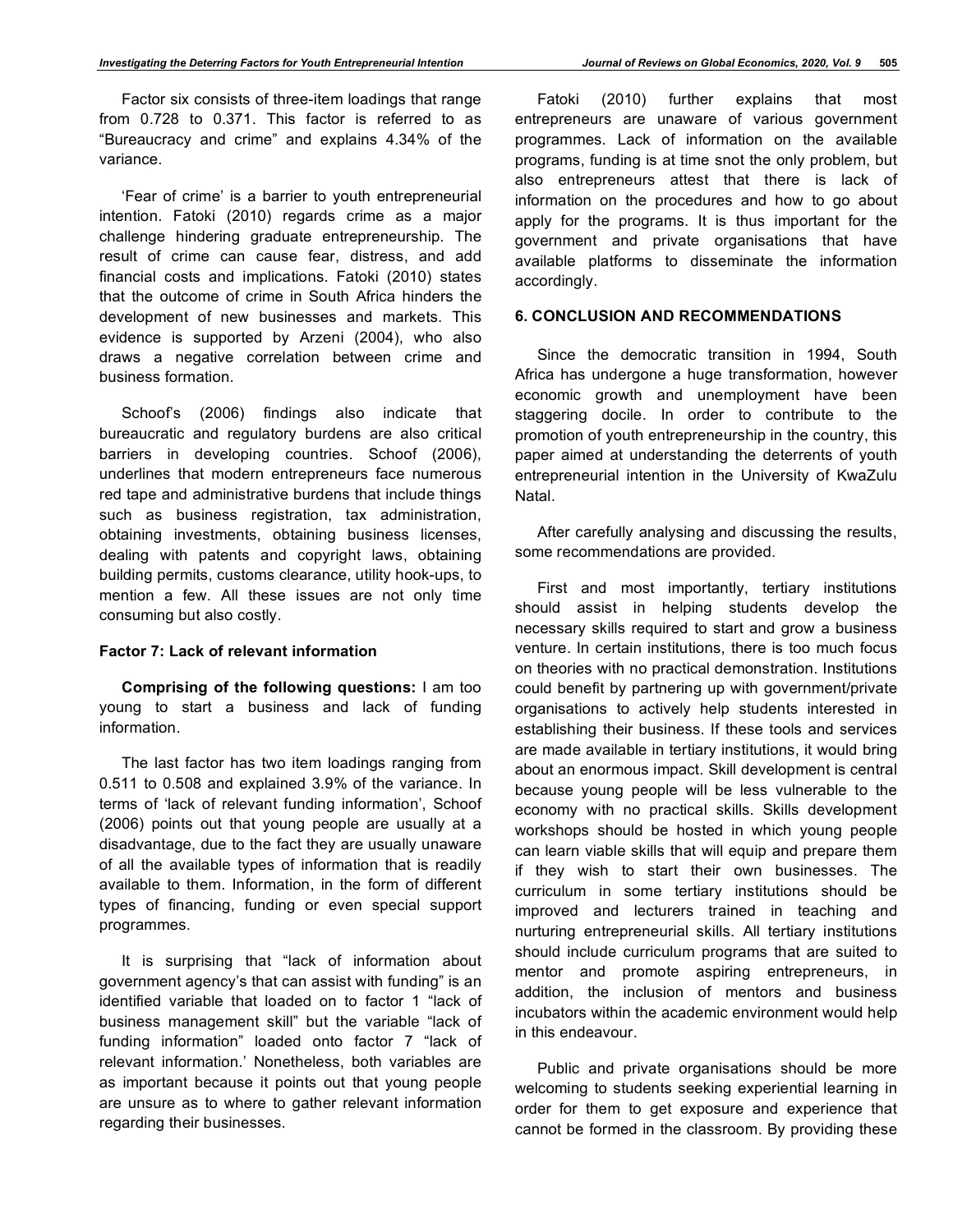kinds of services such as internships, leadership course development, in-service training, learners are able to be more equipped with the necessary knowledge and skills; especially entrepreneurial and managerial skills. Parents and family members that have a business should expose their children to their businesses. This would safeguard the continuation of entrepreneurial culture and also endure the development of valuable entrepreneurial and business skills.

As it was discovered that access to start-up funding and capital was one of the key constraints identified in the study, private organisations and banks could establish youth entrepreneurship funding projects and schemes as part of their services. These credit programs could facilitate in providing funding to entrepreneurs who clearly demonstrate a passion for their business idea and have a clear convincing business plan. In addition, it is important that there are a collective establishment and collaboration among young entrepreneurs. This is highly advisable especially in such a highly competitive business environment for young people to learn from one another and gain valuable insights, skills, information that could be useful in the long run. A community should be established in which young people can lean on one another so that they do not feel that they are alone, but in fact are able to learn from people with similar experiences, going through the same situation.

Finally, established organisations should create platforms that encourage interactions among more established entrepreneurs within the industry and youth entrepreneurs. Social interactions between experts and prospective or young entrepreneurs would provide support structures, business know-how for budding young people.

#### **ACKNOWLEDGEMENT**

All authors were responsible for the analysis and writing of the article. The fieldwork was done by Nsahlai. VK. in Pietermaritzburg, South Africa.

#### **REFERENCES**

- Arzeni, S. (2004). Entrepreneurship: a catalyst for urban regeneration.
- Assaad, R. and Roudi-Fahimi, F. 2007. Youth in the Middle East and North Africa: Demographic opportunity or challenge? Washington, DC: Population Reference Bureau.
- Atieno, R. 2009. Linkages, Access to Finance and the Performance of Small-Scale Enterprises in Kenya. Journal of Accounting and Business Research, 3(1): pp.33- 48.
- Chidiebere, O.N., Iloanya, K. and Udunze, U., 2014. Youth unemployment and entrepreneurship development: Challenges and prospects in Nigeria. Kuwait Chapter of Arabian Journal of Business and Management Review, 33(2577), pp.1-16.
- Dees, J.G. 2017. The Meaning of Social Entrepreneurship. *In Case Studies in Social Entrepreneurship and Sustainability*. Routledge.
- Di Franco, G., and Marradi, A., 2013. *Factor analysis and principal component analysis*. Milano, Italy: FrancoAngeli.
- Fatoki, O.O. 2010. Graduate entrepreneurial intention in South Africa: motivations and obstacles. *International Journal of Business and Management*, 5(9): pp.87-98. https://doi.org/10.5539/ijbm.v5n9p87
- Girma, G. 2015. *Factors Affecting the Performance of Women Entrepreneurs in Micro and Small Enterprises in Gulele Sub-City, Addis Ababa*. Doctoral dissertation, Addis Ababa University Addis Ababa, Ethiopia. Available at: <http://etd.aau.edu.et/bitstream/handle/123456789/5434/Get u%20Girma.pdf?sequence=1&isAllowed=y> [Accessed 8 April 2019].
- Global Economic Monitor (2012). General Economic Monitor South African report.
- Global Economic Monitor, (2017). South Africa Report 2016/2017; Can small businesses survive in South Africa? London: United Kingdom
- Green, F. 2013. *Youth entrepreneurship.* Background paper for the OECD Centre for Entrepreneurship, SMEs and Local Development, Paris.
- Gwija, S.A., Chuks, E.E. and Iwu, C.G., 2014. Challenges and prospects of youth entrepreneurship development in a designated community in the Western Cape, South Africa. https://doi.org/10.22610/jebs.v6i1.465
- Herrington, M., Kew, J., Kew, P., 2009. *Tracking entrepreneurship in South Africa: A GEM perspective.* Graduate School of Business, University of Cape Town: Global Entrepreneurship Monitor.
- Herrington, M., Kew, P. and Mwanga, A. 2017. *Global Entrepreneurship Monitor South Africa Report 2016/2017. Can Small Businesses Survive in South Africa*? Cape Town: University of Cape Town Development Unit for New Enterprise.
- Kew, J., Herrington, M., Litovsky, Y. and Gale, H. 2013. *Generation entrepreneur? The state of global youth entrepreneurship.*  Newcastle: Youth Business International and Global Entrepreneurship Monitor.
- Liñán, F., Rodríguez-Cohard, J.C. and Rueda-Cantuche, J.M., 2011. Factors affecting entrepreneurial intention levels: a role for education. *International entrepreneurship and management Journal*, *7*(2), pp.195-218. https://doi.org/10.1007/s11365-010-0154-z
- Lose, T. and Tengeh, R., 2015. The sustainability and challenges of business incubators in the Western Cape Province, South Africa. *Sustainability*, 7(10), pp.14344-14357. https://doi.org/10.3390/su71014344
- Mlatsheni, C. and Rospabé, S. 2002. Why is Youth Unemployment so High and unequally spread in South Africa? *Development Policy Research Unit*, 2(65).
- Musengi-Ajulu, S. 2010. *What do we know about the entrepreneurial intentions of the youth in South Africa? Preliminary results of a pilot study*. [online]. Available at: <http://www.uj.ac.za/EN/ Faculties/management/departments/CSBD/Documents /MusengiAjulu.pdf> [Accessed 06 April 2019].
- National Youth Development Agency (2015). National Youth Policy 2015 – 2020; We are generation2020. We don't want a handout, we want a hand up! Accessed 10.06.19, available at www.thepresidency.gov.za/download/file/fid/58